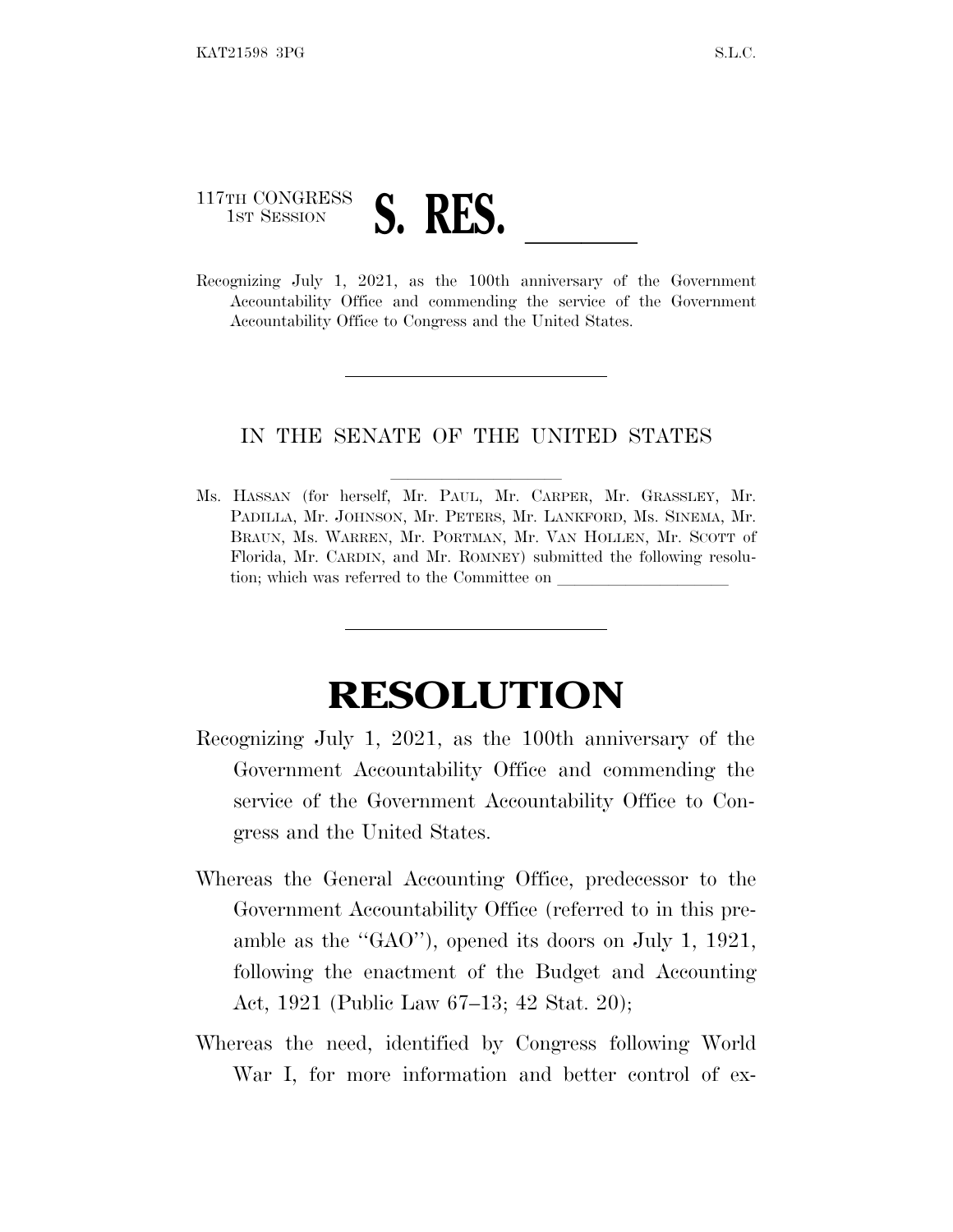2

penditures made by the Federal Government was filled by the creation of the independent GAO;

- Whereas Congress provided the GAO with a broad mandate—
	- (1) to investigate how Federal dollars are spent; and
	- (2) to review all Federal expenditures;
- Whereas, as the size and expenditures of the Federal Government grew during the Great Depression and World War II, the GAO became overwhelmed with fiscal audits, which pushed Congress to amend the authority of the GAO to enable it to assist Federal agencies with improving their accounting and spending controls;
- Whereas Congress amended the authority of the GAO to expand its work beyond financial audits to performance audits to determine how Federal agencies and programs performed and met their objectives in the wake of the Great Society programs of the late 1960s;
- Whereas the GAO shifted its priorities in the late 1900s and early 2000s—

(1) to highlight high risk areas for Federal Government waste and operation failures; and

(2) to work to improve Federal financial management and budgeting;

- Whereas, as of the date of adoption of this resolution, the GAO is known around the world as a leader and source of objective, nonpartisan information on government operations through its work examining cost, effectiveness, and other factors related to the success of Federal programs;
- Whereas, in addition to its field offices across the United States, the GAO operates field offices around the world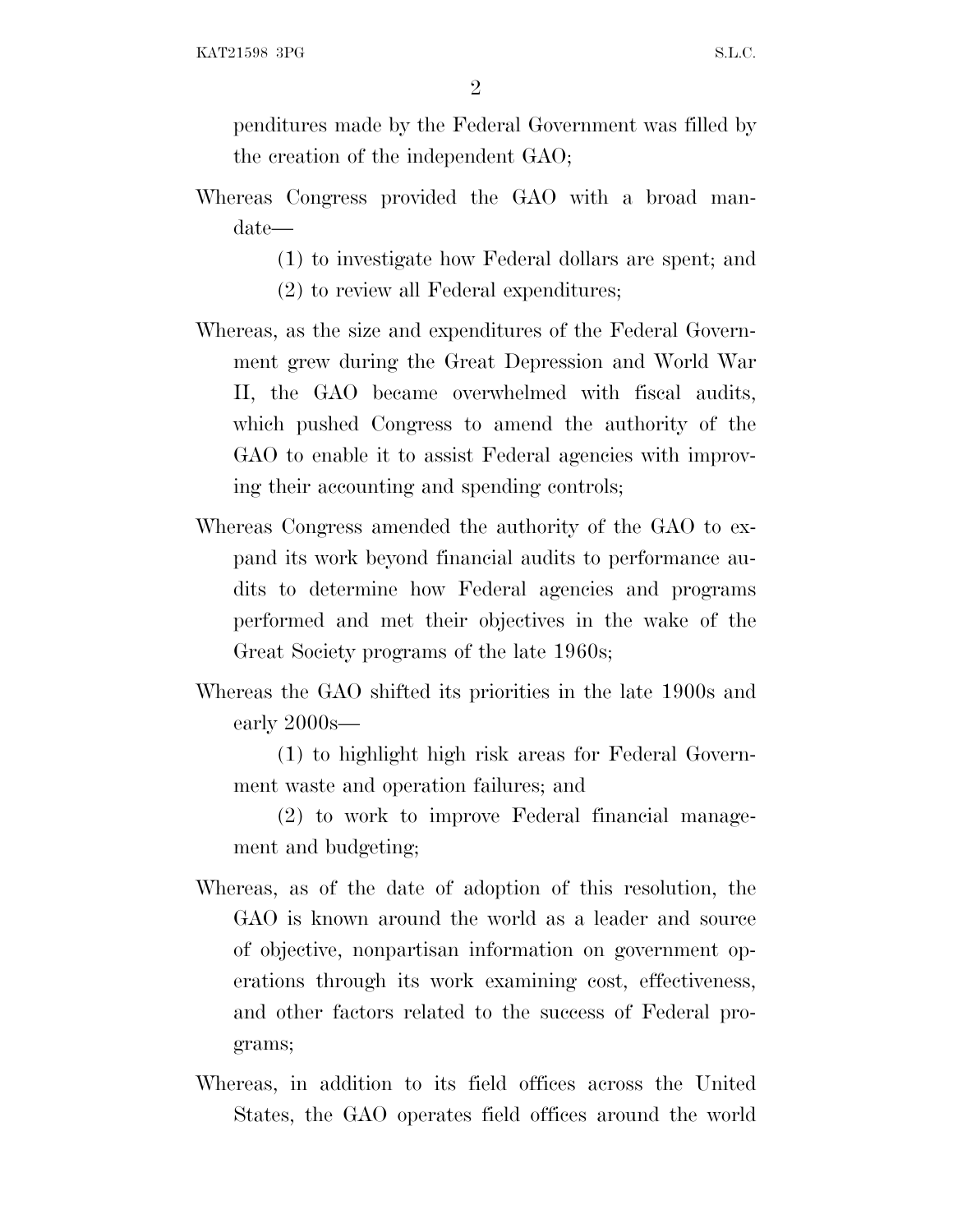KAT21598 3PG S.L.C.

3

to make it easier to access and monitor Federal Government operations that extend across the globe;

- Whereas the GAO employs approximately 3,200 people and has been recognized as being one of the top workplaces in the Federal Government for several years by its multidisciplinary workforce, which includes analysts, auditors, lawyers, economists, scientists, actuaries, law enforcement and security personnel, healthcare experts, and education, public policy, computer science, and cybersecurity personnel, among others;
- Whereas the GAO averaged a \$165 return on every \$1 invested in the GAO between fiscal years 2016 and 2020 as a result of Federal agencies and Congress acting on recommendations made by the GAO;
- Whereas the financial benefit to the Federal Government resulting from the work of the GAO totaled—

(1) in fiscal year 2020, \$77,600,000,000; and

(2) in the past 20 years combined, over \$1,200,000,000,000; and

Whereas, in addition to serving as the preeminent independent government watchdog agency in the world, the GAO provides additional services, which include—

(1) writing legal opinions at the request of Congress or in response to a bid protest;

(2) authoring resources and standards for auditors around the world;

(3) operating a hotline for the public to report waste, fraud, abuse, or mismanagement of government funds; and

(4) providing testimony before Congress on a multitude of topics: Now, therefore, be it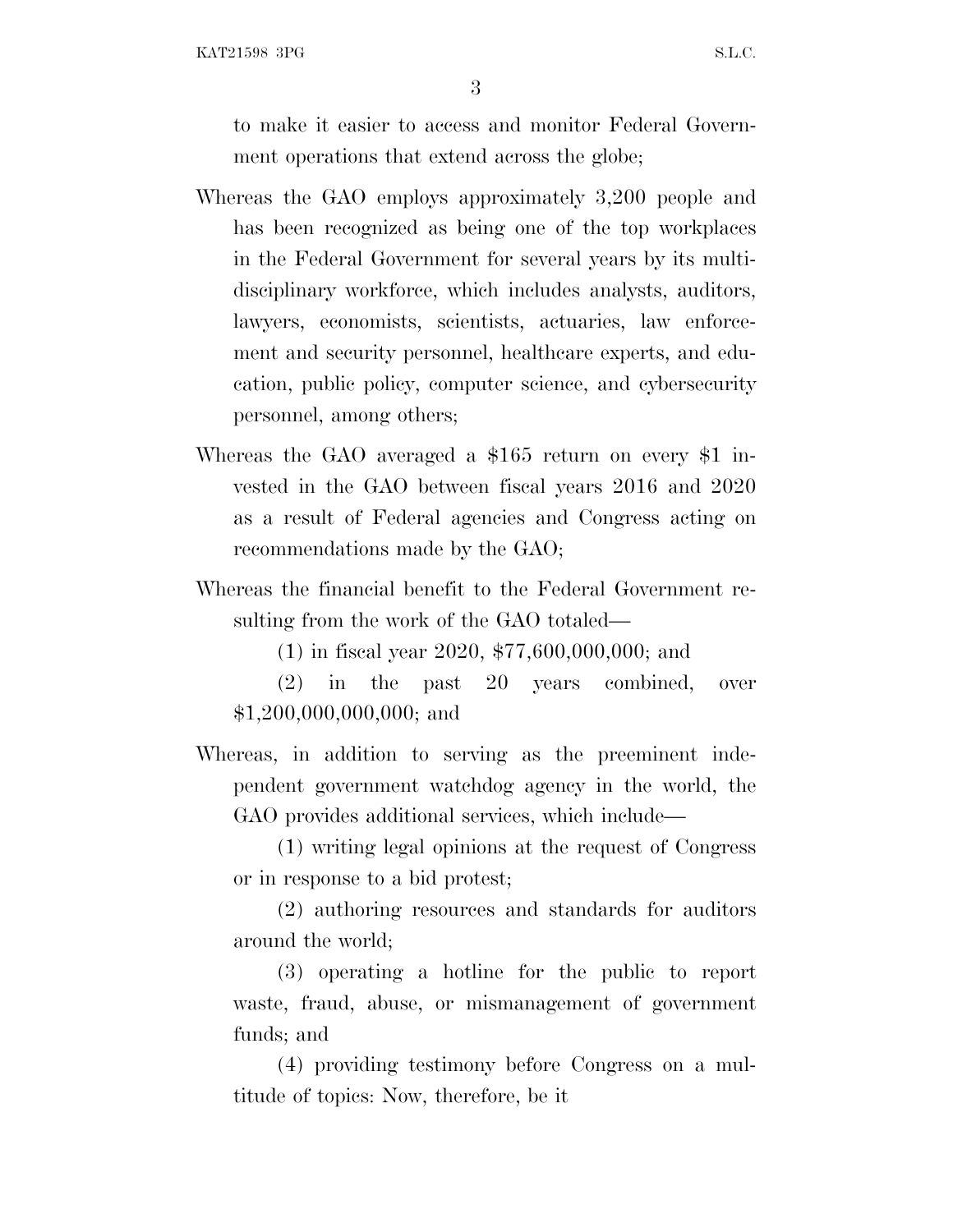| $\mathbf{1}$   | Resolved, That the Senate—                           |
|----------------|------------------------------------------------------|
| $\overline{2}$ | (1) recognizes the 100th anniversary of the          |
| 3              | Government Accountability Office (referred to in     |
| $\overline{4}$ | this resolution as the "GAO") on July 1, 2021;       |
| 5              | (2) commends the GAO for 100 years of service        |
| 6              | to Congress and the United States as the pre-        |
| $\tau$         | eminent independent government watchdog agency       |
| 8              | in the world;                                        |
| 9              | (3) offers its continued support to allow the        |
| 10             | $GAO$ —                                              |
| 11             | $(A)$ to fulfill its mandates as required by         |
| 12             | law;                                                 |
| 13             | (B) to respond to requests made by Mem-              |
| 14             | bers of Congress; and                                |
| 15             | (C) to aid the Federal Government in im-             |
| 16             | proving its stewardship of taxpayer dollars;         |
| 17             | (4) recognizes Eugene Dodaro, the Comptroller        |
| 18             | General and head of the GAO as of the date of        |
| 19             | adoption of this resolution, and the dedicated and   |
| 20             | professional staff of the GAO who work diligently to |
| 21             | produce fact-based reports, thoughtful recommenda-   |
| 22             | tions, and sound legal decisions; and                |
| 23             | $(5)$ will continue to partner with the GAO in       |
| 24             | the pursuit of its mission—                          |